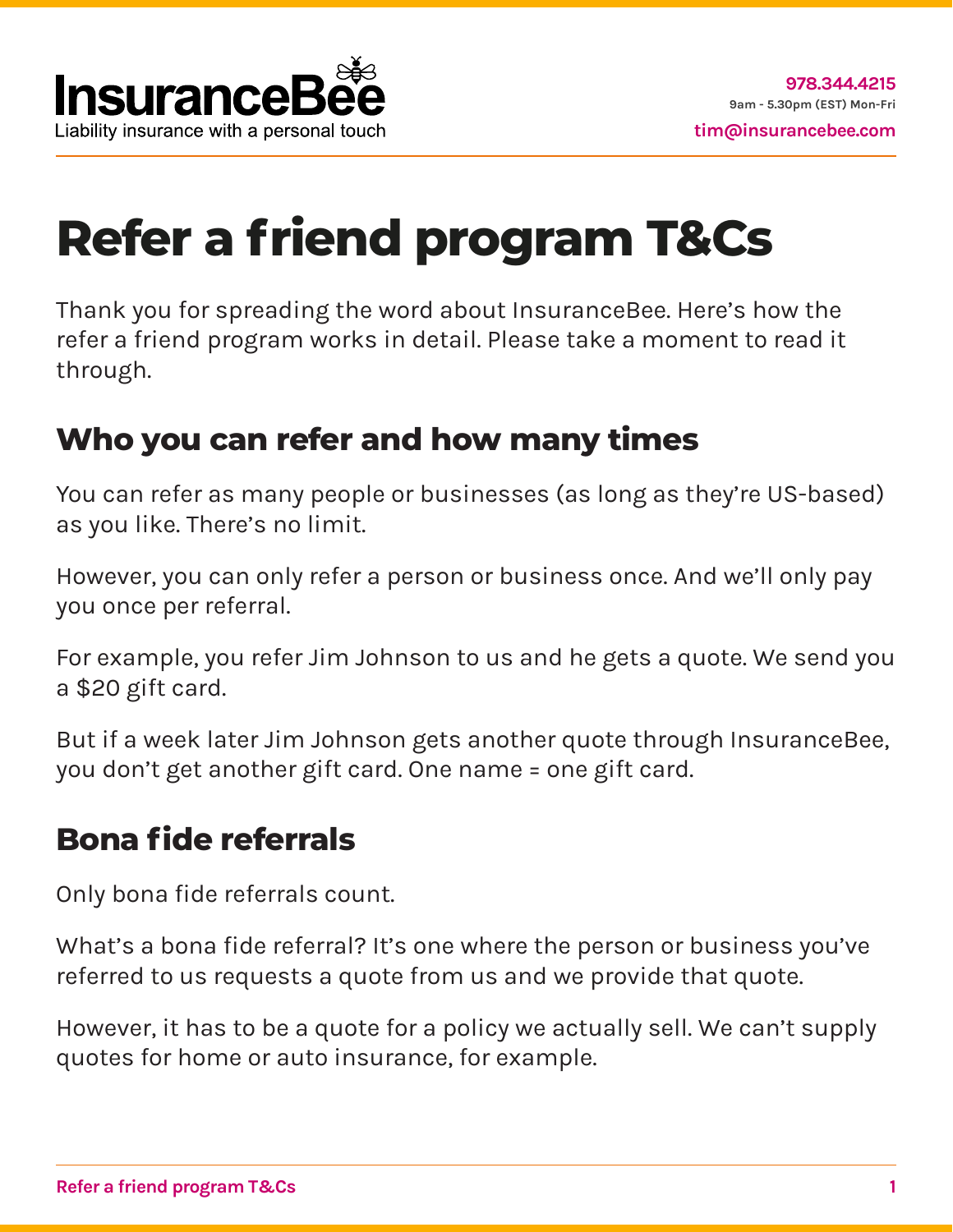

Policies we sell include:

**General liability insurance**

**Professional liability insurance (or errors and omissions as it's also known)**

**Business owner's policy**

**Cyber insurance**

**Workers' compensation insurance**

## **When you get your gift card**

We'll email your gift card the month after we provide a quote to whoever you referred.

Say you refer Jim Johnson to us and he gets a quote on September 15. You'll receive your gift card by the end of October.

# **Canceling the program**

We reserve the right to cancel the refer a friend program at any time without notice. However, we'll do our very best to let you know if and when this happens.

You have every right to cancel too, of course. If you decide to cancel, just send us an email as we need it in writing.